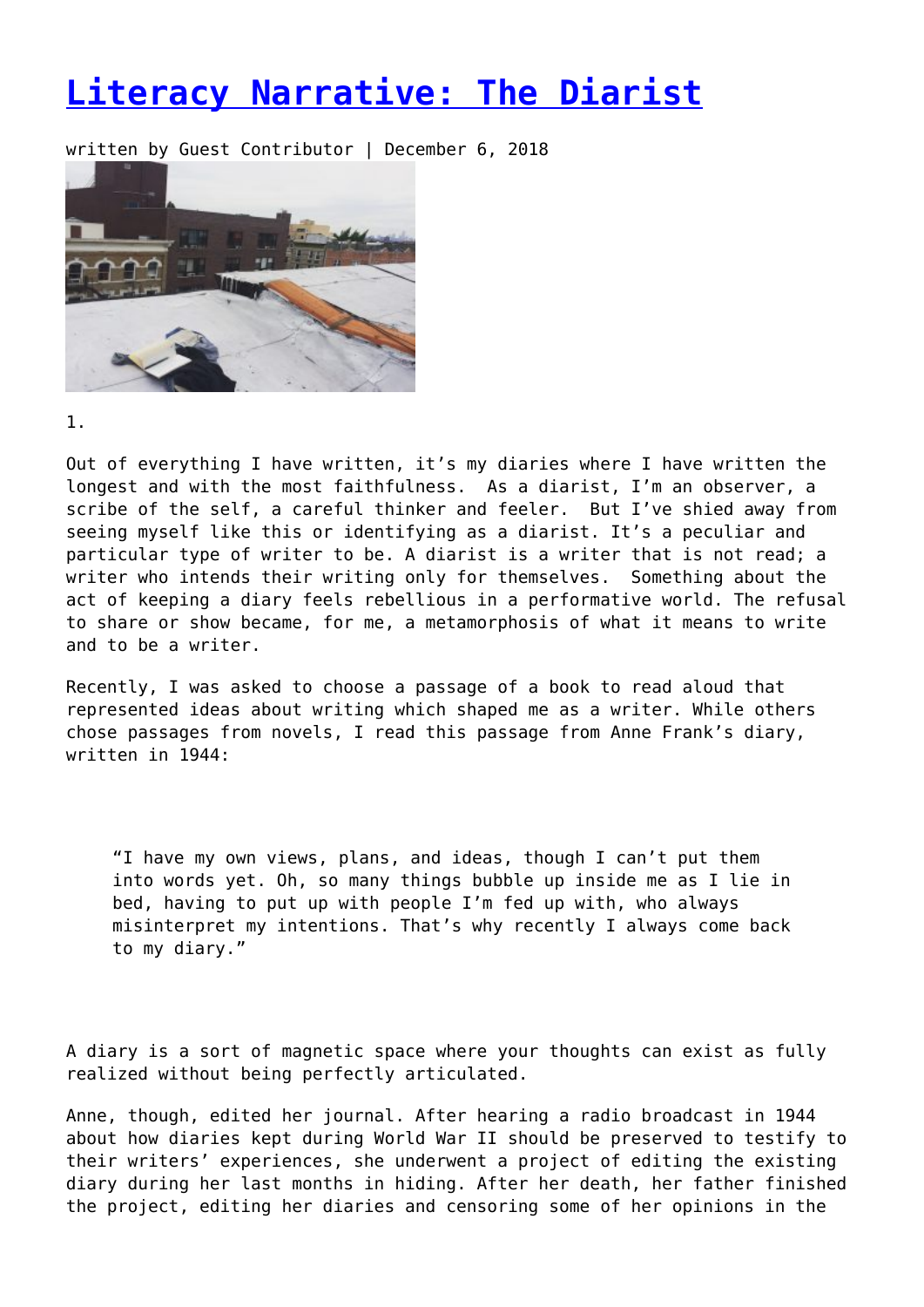process. In the burgundy paperback edition of the *Diary of a Young Girl*, the one I owned as a teenager and the edition commonly assigned as middle school reading, the members of The Secret Annex are named with the pseudonyms Anne created for them: Mrs. Van Daan instead of Mrs. Van Pels, as she actually was. The diary is somewhat opened for the general reader. Similar to Marguerite Duras's project of rewriting her diaries, Anaïs Nin also edited her diaries to be read by someone other than herself. I've read some of her multi volume diaries and was bored by them, although I admired her devotion to the project. She kept her finished diaries in a bank vault.

Even though I have so many old journals—more than twenty which I've written for over a decade now—I haven't yet transcribed them, or even spent a lot of time analyzing their contents. "You can page back into your consciousness," someone once told me excitedly about the resource of the diaries. I detected a hint of envy in their voice, as if I had a power to unlock a part of myself that they didn't. The astonishment in their voice felt unrecognizable because I don't flip back very often and look at what I've written. I'm not so sure diaries are meant to be read, even though they seem like such a trouve of the mind. It's an illusion. At least mine are for nothing more than the present while I'm writing them.

2.

I feel quite okay calling myself a writer because I do write. Even when I'm not writing longer or more formal things, I'm at least thinking about what I'll write next. And when I'm ready to, I trust myself to write something of quality. I used to see myself more as a novelist because I wrote long complicated novels. They've for the most part all ended up in drawers. Then I felt like a short story writer, since I realized that a short story is exactly the right amount of writing for a workshop. I worked on my short stories for months and years, making them connect to each other, and seeing them as mini novels, or simply as practice for "The Great Thing."

When I started writing nonfiction after years of fiction, it felt substantially different. I complained about the odd foreignness of feeling like a novice at writing while having such an expanse of fiction behind me. Nonfiction felt very like something I had never attempted before. Without a reader, it was like my diaries weren't even writing, let alone a version of nonfiction. While they're the largest amount of anything I've written, my diaries are an outlier. I have the most difficulty connecting them to my larger body of work.

Of course, the writing in my diaries is closely tied to the writing meant for a reader. I would have never been able to write fiction if I hadn't known I was capable of writing from my multi volume diaries, every page filled. I knew I could put down an entire thought for a story because I knew I was able to write at length. The ability to write for myself helped me know I could write for others.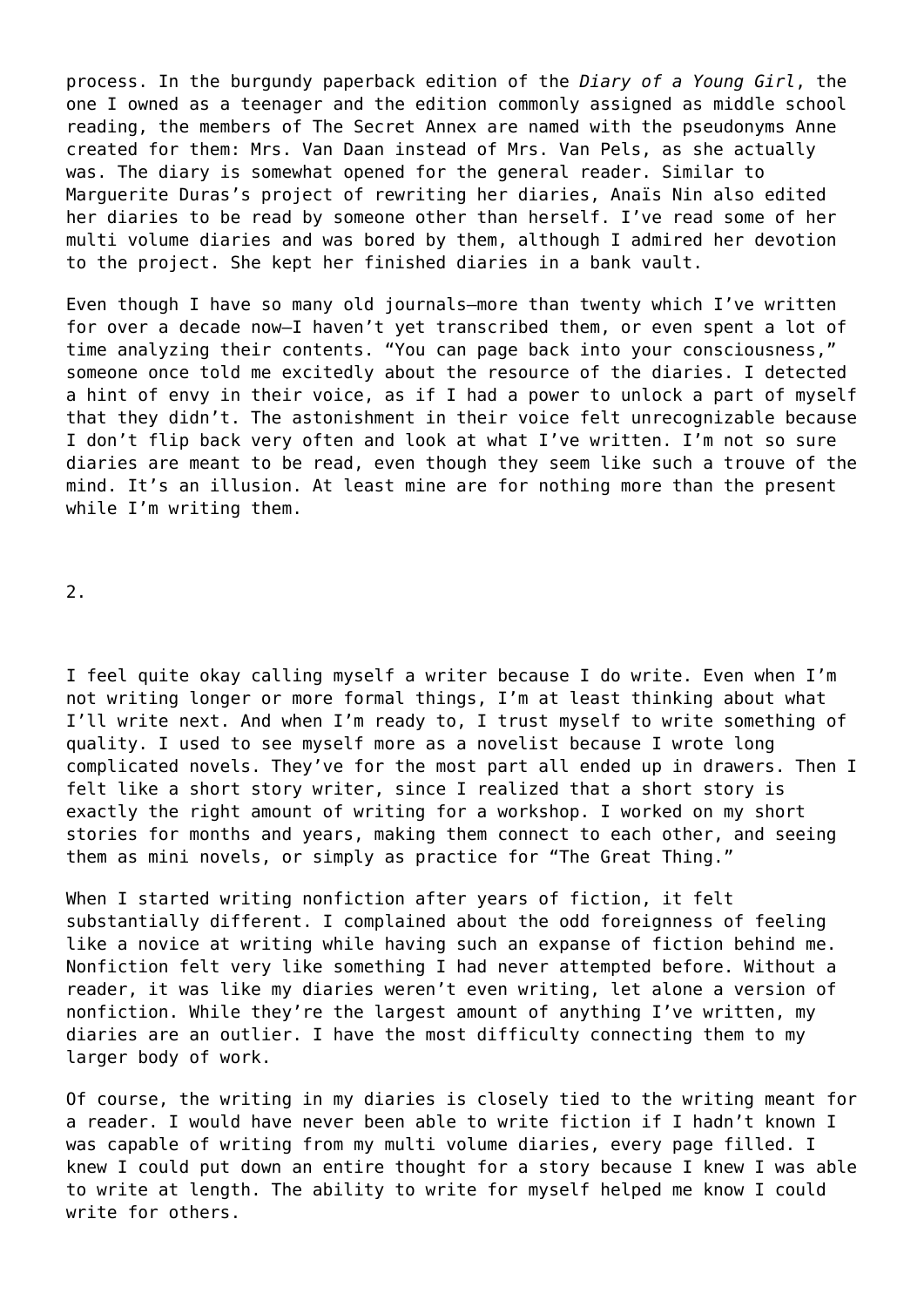I write at least one new diary entry every week.. Sometimes I lag, maybe going as long as two weeks but never longer in over twelve years of keeping a diary. At my most frequent I've written twice a day. I've written out of boredom, desperation, and confusion. The diaries have created a peculiar space that keeps me returning to them.

My thoughts about the space my diaries created are often more compelling than what's written inside them. In my teenage diaries I wrote constantly about my developing body, noting the color of changing nipples, the sprouting of armpit hair, the consistency of menstrual blood, the widening of hips, shaving I don't give a second thought to these on-goings of my body, but at thirteen it felt important to record, and my diary became a place where I could talk about and enjoy my body when I barely understood what it was doing.

Space to enjoy my own existence happened again when I lived in Paris. After months of considering every aspect of my French grammar when I spoke, I wrote ceaselessly in my diary, releasing my English into the void. In French, I was constantly being misunderstood and confused. I felt stupid because I could only communicate with the fluency of an elementary school child. And then I would open my diary, finally able to articulate perfectly. My diary was a practice of solitude and pretending there was no one else but myself. Keeping a diary in English felt like an exquisite betrayal of everyone in Paris.

3.

It's been hard to convince myself that my diaries are real and complex writing, mostly because while I've kept this practice up for now more than a decade, I've rarely treated it with relevance and resignation. I am a careless diarist: the handwriting is terrible, the punctuation sparse, the capitalization erratic and sometimes totally missing, words are misspelled. I don't introduce new characters. I skip explanation and introductions. Absolutely nothing is contextualized. Some of my old diaries are falling apart because I chose such terrible, cheap books to write in. They're scattered between my apartment and my parent's house, in no particular order and without their own storage space.

Right now my diary has a blue cover, it's lined, and it was twenty dollars. I've been writing in it for four months. Before that, lined, pink cover, thirty dollars, lasted nine months and one entire relationship. I used to prefer a diary to be spiral bound so I could bend it over and it didn't even feel like a book anymore. I've had diaries made out of strange paper, so it felt more like an art project, and I've had diaries with locks and keys. Perfect bound, discolored paper, stiff recycled paper. Yellow, purple, red, green, and purple covers. I have, I think, completed twenty five journals in twelve years, and no two look alike.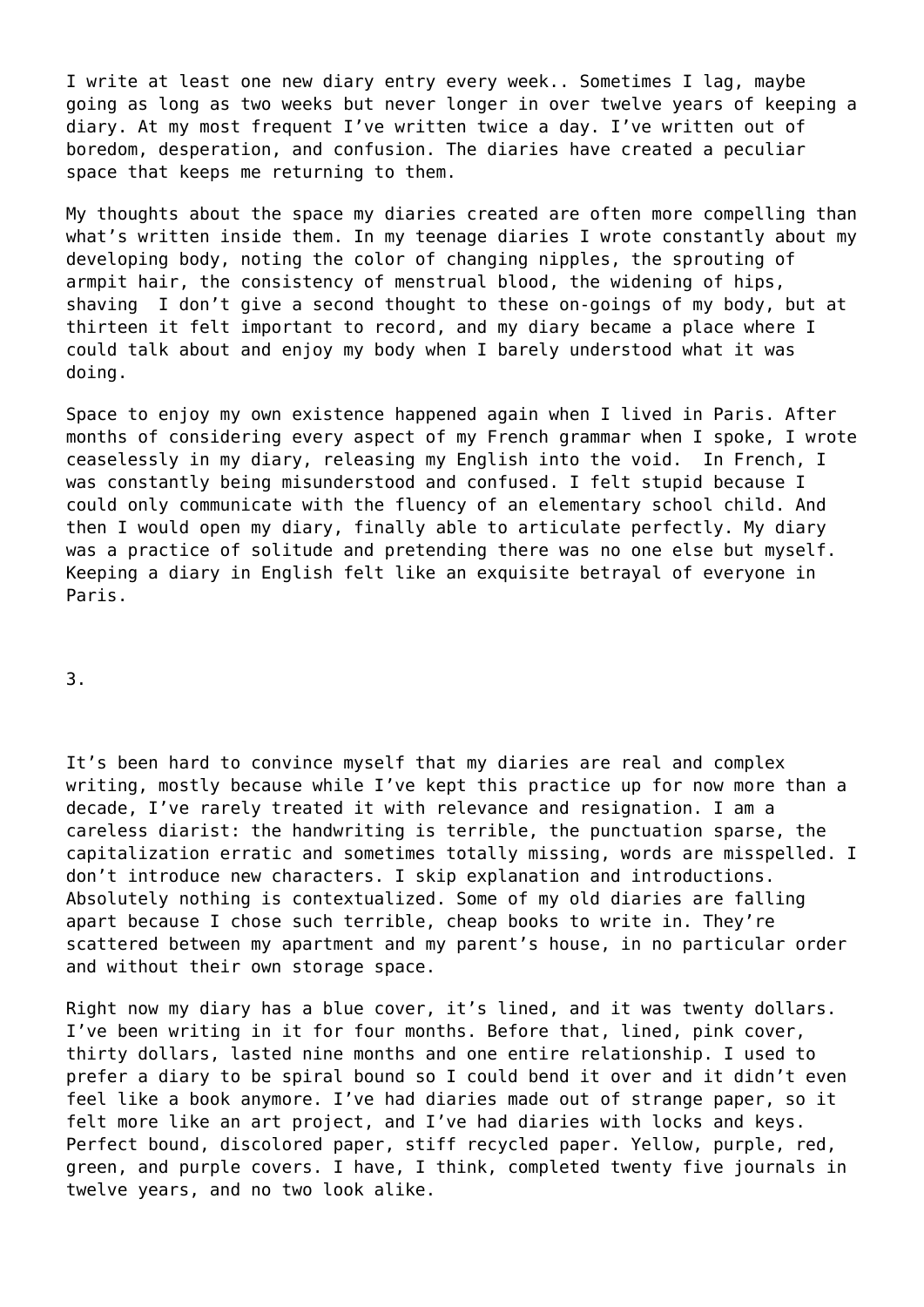I'm fascinated with the difference between diary and journal. A diary's main difference from a journal, it seems, is that it's written by girl. *Diaries* are childish and feminine while *journal*s feel mature. As if keeping a diary is something to outgrow. For a long time and because of this, I chose *journal* as my default: *That's my journal, I was writing in my journal, I keep a journal.* I've tried to abadonon this. I've tried to take my writing more seriously and realize just how important it is to keep a space for myself in in the diary.

When my great-grandfather died, my grandmother found her diaries in the attic. All of them were about my great-grandparents' courtship, documenting the times they went to the movies, went dancing, went out to dinner with friends. My great-grandmother's diaries weren't written in books but instead on yellow legal pads. I still find it strange that she kept her thoughts in such an informal place—the type of legal pad you'd pay bills on or write a shopping list. She held onto her diaries though, and my great-grandfather kept them after her. Of course they were of value. They meant a great deal to my grandmother who read them after both their deaths. She has a special place for them in her home now. Like me, perhaps my great-grandmother tricked herself into pretending her written feelings were informal, inconsequential, not worth investing in a nice book to write them in.

4.

A few years ago I wrote a novel to get over something that nagged me. I rewrote a week in my life so that it happened differently. I was me the main character. I looked the same and had the same intelligence and faults. I tried to keep myself as I was. The only other character, the person who spent the made up week with me, seemed like strange silhouettes of the real person. I felt so stupid writing the book that I constantly stopped writing and changed the text to italics to note within the narrative all the ways I was failing. These interrogations for myself became asides I just kept as part of the book, almost like footnotes. *What was I doing and how did I have the audacity to do this? This had to be wrong, an incorrect interpretation. This seemed really over the top right here. Or, you seem quite clever right here in this book you wrote about yourself.* Mostly, I wrote, *this won't change anything that happened.* Perhaps because of the way I was used to writing for myself in my diaries, I was able to make space for my self doubt in a book. I was already in the habit of recording thoughts like this, so automatically, I preserved them, even while writing auto-fiction.

I decided to keep the ending as it had been in reality. The exact same thing happened to me. Oddly enough though, I felt a lot better when I finished writing the novel. I had control. I let a writing professor read a portion of it, and then declined when he suggested that I work on the book for the rest of the semester. Someone who had been my friend, without reading a single a word of the novel, told me it was a horrible book that I never should have written. It was a denial of the inherent value of writing for myself. Her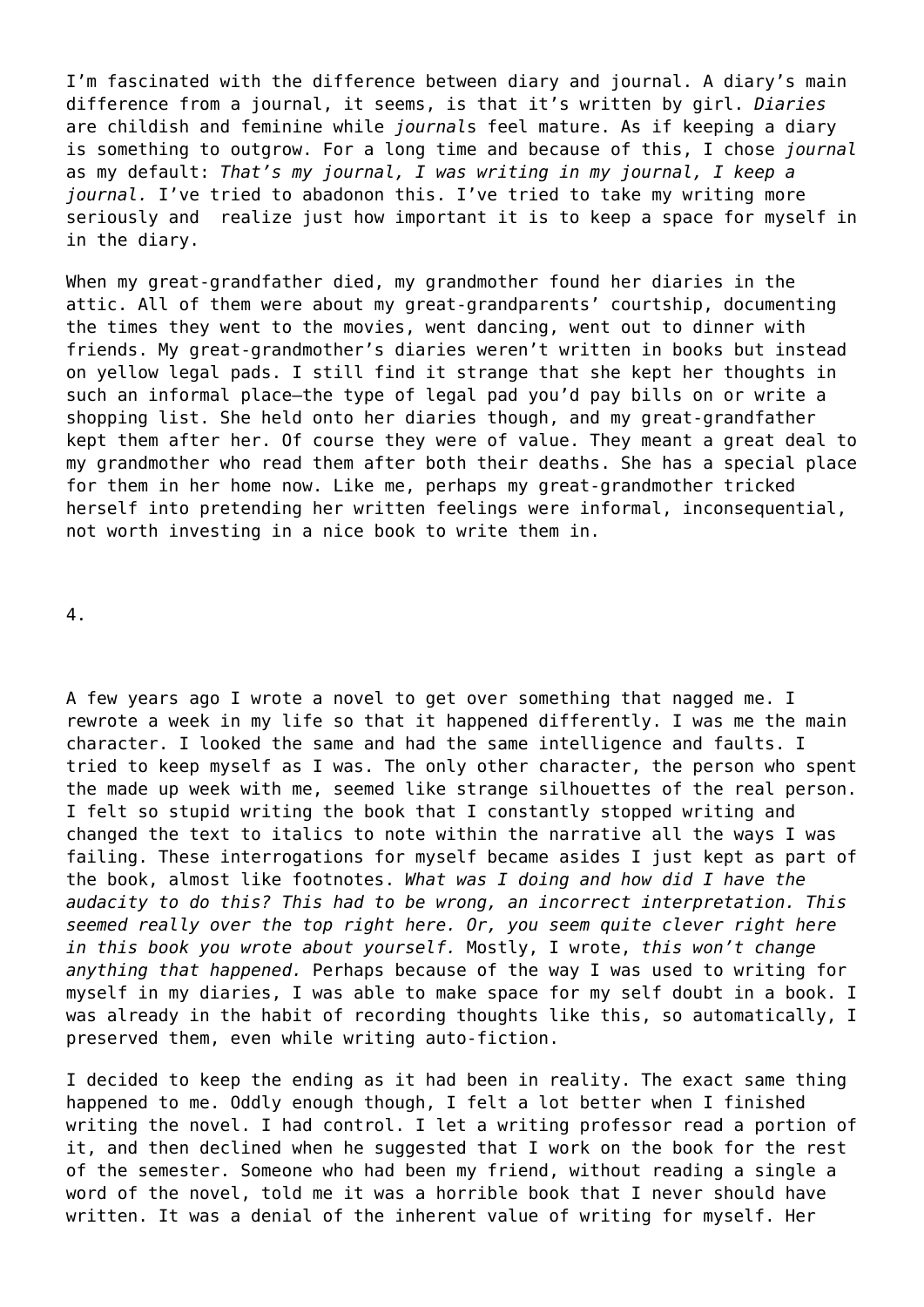words wounded me, and I didn't write anything for months after this. The only place I could write was in my diary of course, which didn't count.

I still haven't even taken the time to read the book in its entirety because I realized it wasn't really made to be read. It was a book made to be written. Once I wrote it, once it was printed off, it was over and done. I deleted it from my computer. It was an accomplishment, and I felt proud of myself for writing it, but it wasn't something meant to be shared. It was writing for myself and for no one else. It was freeing, and I felt healed. Eventually, I got over the cruel words. I moved on and wrote other things. But novel was important; it was an act of writing for myself, a denial of a reader. Finishing the book was only possible because I kept a diary. It was a novel that only a diarist could have written.

My diaries aren't about what I've written in them so much as there being a place where I can always be alone with myself, write for myself, without the pressure of what I'm doing or trying to do. In my diary I write with the intention of releasing words into a physical location. I am most productive when no one is reading what I write. There is something about a diary that represents a limbo place between writing and understanding your thoughts. It's where the two connect. And a lot of the time, they're still separate, undefined. Your head plowing forward, your hand transcribing underneath.



**[S](https://entropymag.org/?attachment_id=51662)arah McEachern** reads and writes in Brooklyn, NY. Her recent work has been published or is forthcoming in *Five2One*'s #thesideshow, *Potluck Mag*, *The Menteur, The Automata Review, and The Spectucle's The Revue*. She was formerly the co-founder and editor of *Broken Yolk*, Sarah Lawrence College's alternative literary magazine. She is currently a fellow with Wendy's Subway, a reading and writing non-profit.

If writing defies "common sense," if it seems to go against traditional modes of thought, norms, and histories, the idea of that common sense no longer makes sense, or might make sense if we're allowed to reinvent ourselves. That's what I'm looking at with the literacy narrative. I want to hear yours: when you first "clicked" with a language, whatever it is; why you questioned the modes of your Englishes; how you wrote "poetry," but looked at it again and called it "lyric essay." I want to see your literacy narrative in its